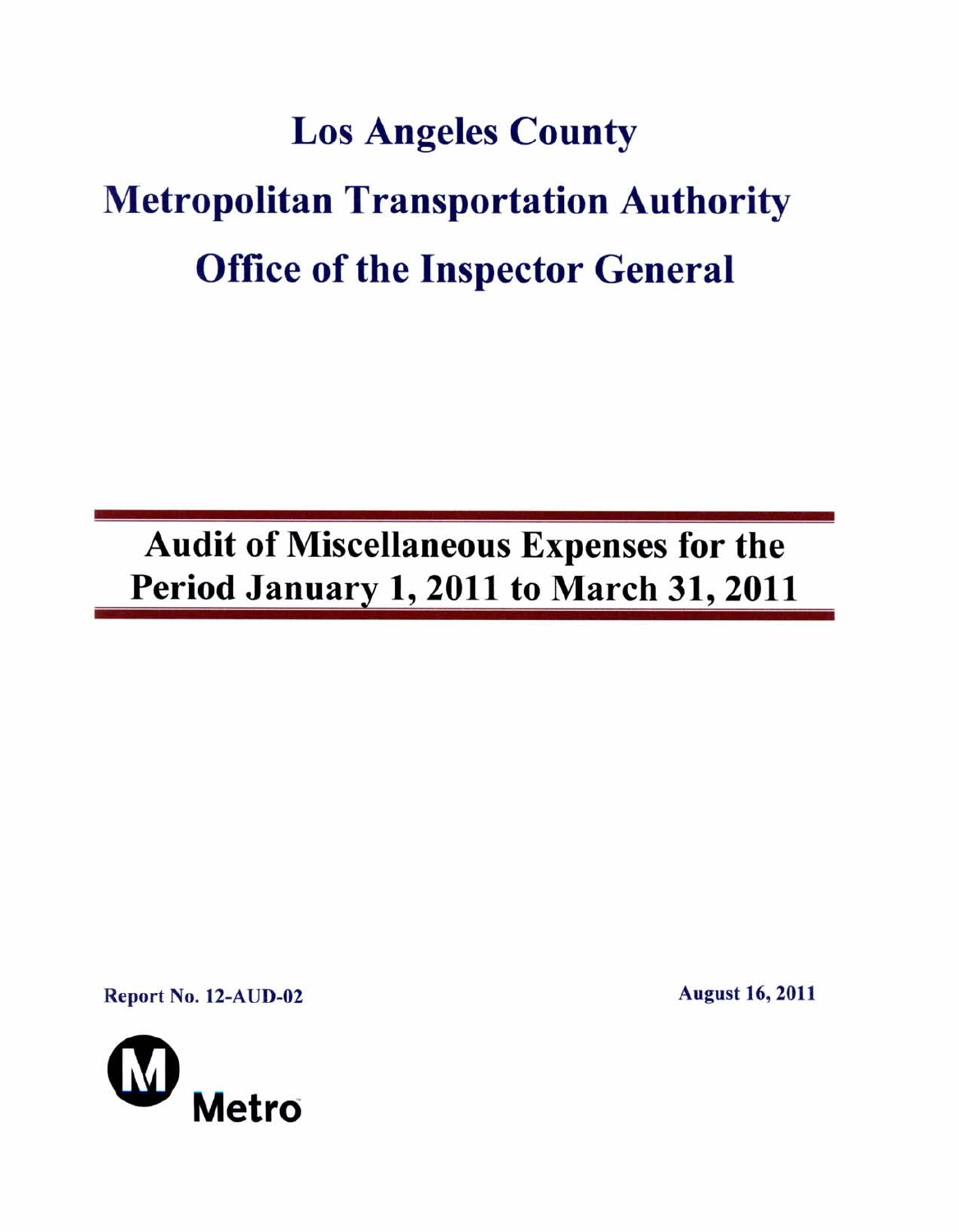# **Audit of Miscellaneous Expenses for the Period January 1, 2011 to March 31, 2011 Report No. 12-AUD-02**

# **TABLE OF CONTENTS**

#### **Page**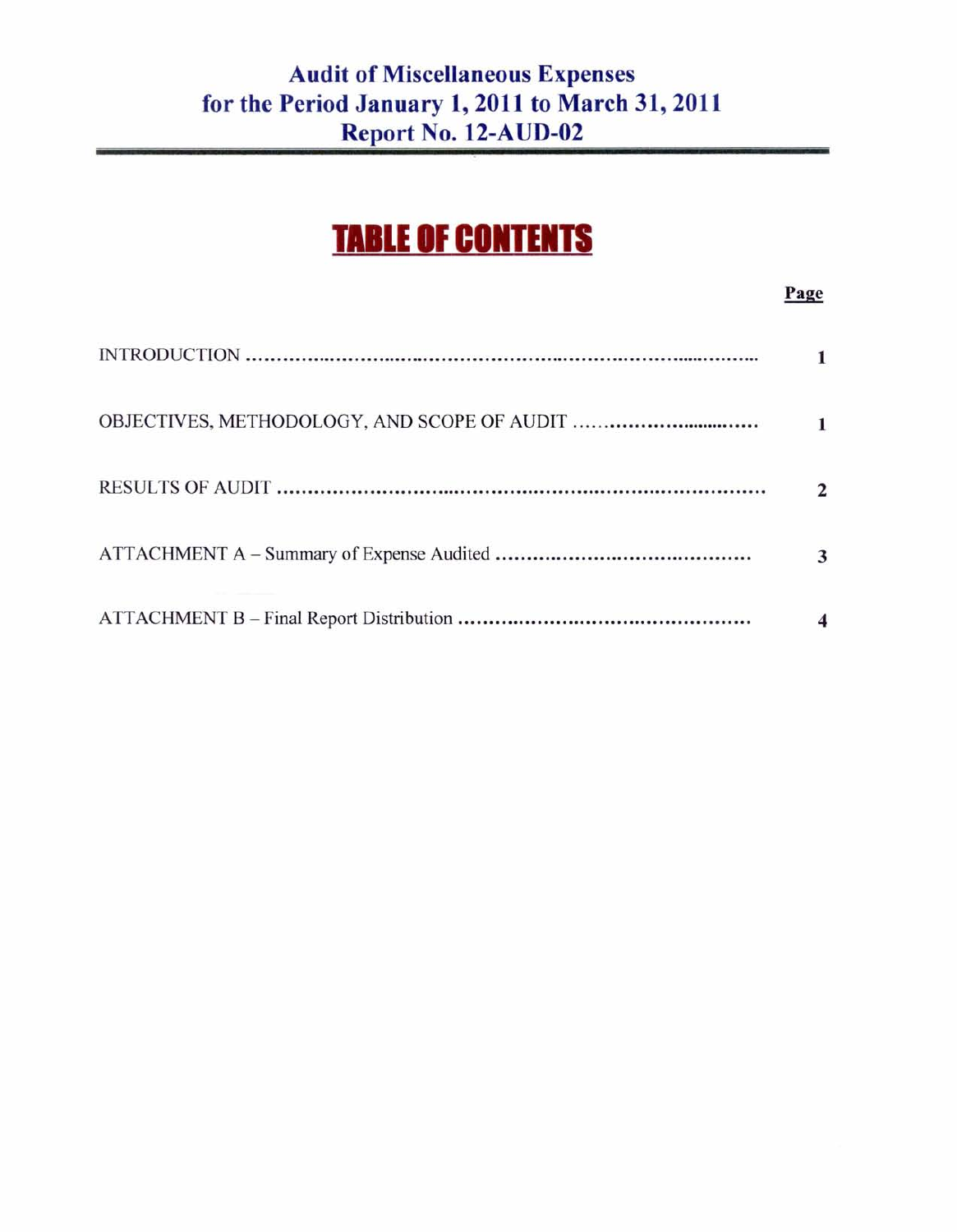

Office of the Inspector General 818 West 7<sup>th</sup> Street. Suite 500 Los Angeles. CA 90017

| DATE: | August 16, 2011 |
|-------|-----------------|
|-------|-----------------|

**TO:** Board of Directors Chief Executive Off **FROM:** Karen Gorman **Acting Inspector General** 

**SUBJECT:** Audit of Miscellaneous Expenses for the Period **January 1, 2011 to March 31, 2011 (Report No. 12-AUD-02)** 

#### **INTRODUCTION**

This report covers the period January 1, 2011 to March 31, 2011. Our Audit of Miscellaneous Expenses was performed pursuant to Public Utilities Code section 130051. The Section requires that the Inspector General report quarterly to the Los Angeles County Metropolitan Transportation Authority (Metro) Board of Directors on certain miscellaneous expenses such as travel, meals and refreshments, private club dues, and membership fees.

#### **OBJECTIVES, METHODOLOGY AND SCOPE OF AUDIT**

The objectives of the audit were to determine whether the sampled expenses incurred were:

- Reasonable and in accordance with policies. A
- Adequately supported with receipts, proper approvals, and other appropriate A documentation.

During January 1, 2011 through March 31, 2011, total expenses were  $$1,203,825$ <sup>1</sup> for the eight accounts included in our audit — accounts of training, business meals, employee relocation, mileage/parking, schedule checkers, seminar and conference fees, business travel, and other miscellaneous expenses. From these eight accounts, we statistically selected 34 expenses totaling \$583,275 for our audit. The statistical procedures resulted in samples been selected from every account except employee relocation, from which our sampling software did not select any transaction. We tested these samples by tracing and verifying supporting documentation such as purchase orders, payment approval forms, travel authorization forms, expenses approval forms, and journal entries. See Attachment A for details.

 $1$  Total does not include transactions that were \$200 or less, adjustments, and credits.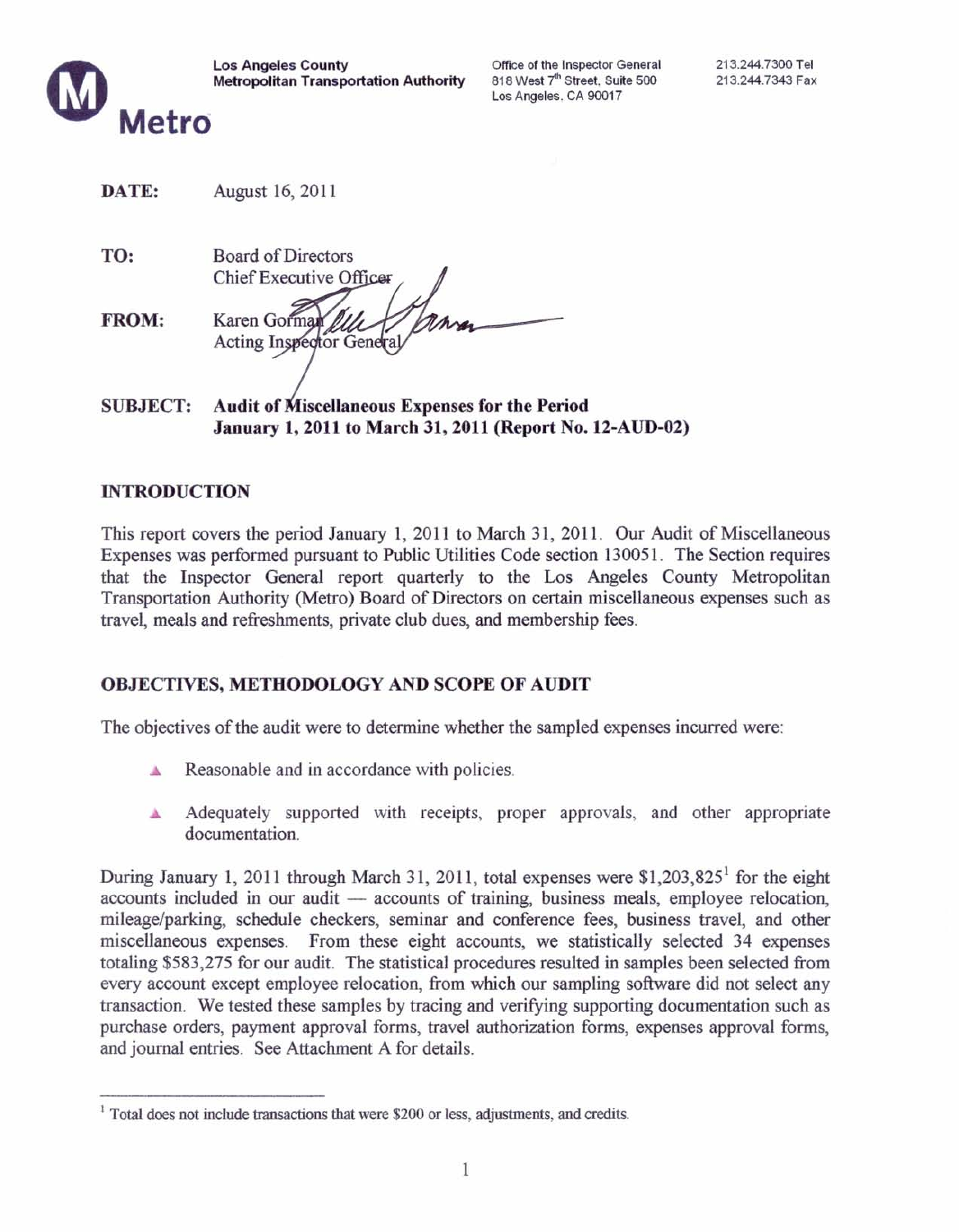#### **Audit of Miscellaneous Expenses for the Period January 1, 2011 to March 31, 2011**

Office of the Inspector General Report No. 12-AUD-02

The audit was conducted in accordance with Generally Accepted Government Auditing Standards and included such tests of the procedures and records, as we considered necessary under the circumstances. During the audit, we did not test the reliability and accuracy of the Financial Information System, which processed the transactions we tested. Our conclusions based on the audit results are limited to the transactions tested during this audit.

#### **RESULTS OF AUDIT**

The expenses we audited for the period January 1, 2011 through March 31, 2011 generally complied with policies, were reasonable, and were adequately supported. This audit did not disclose any reportable deficiencies. Some minor matters raised during the audit were resolved by the Accounting Department by the end of the audit.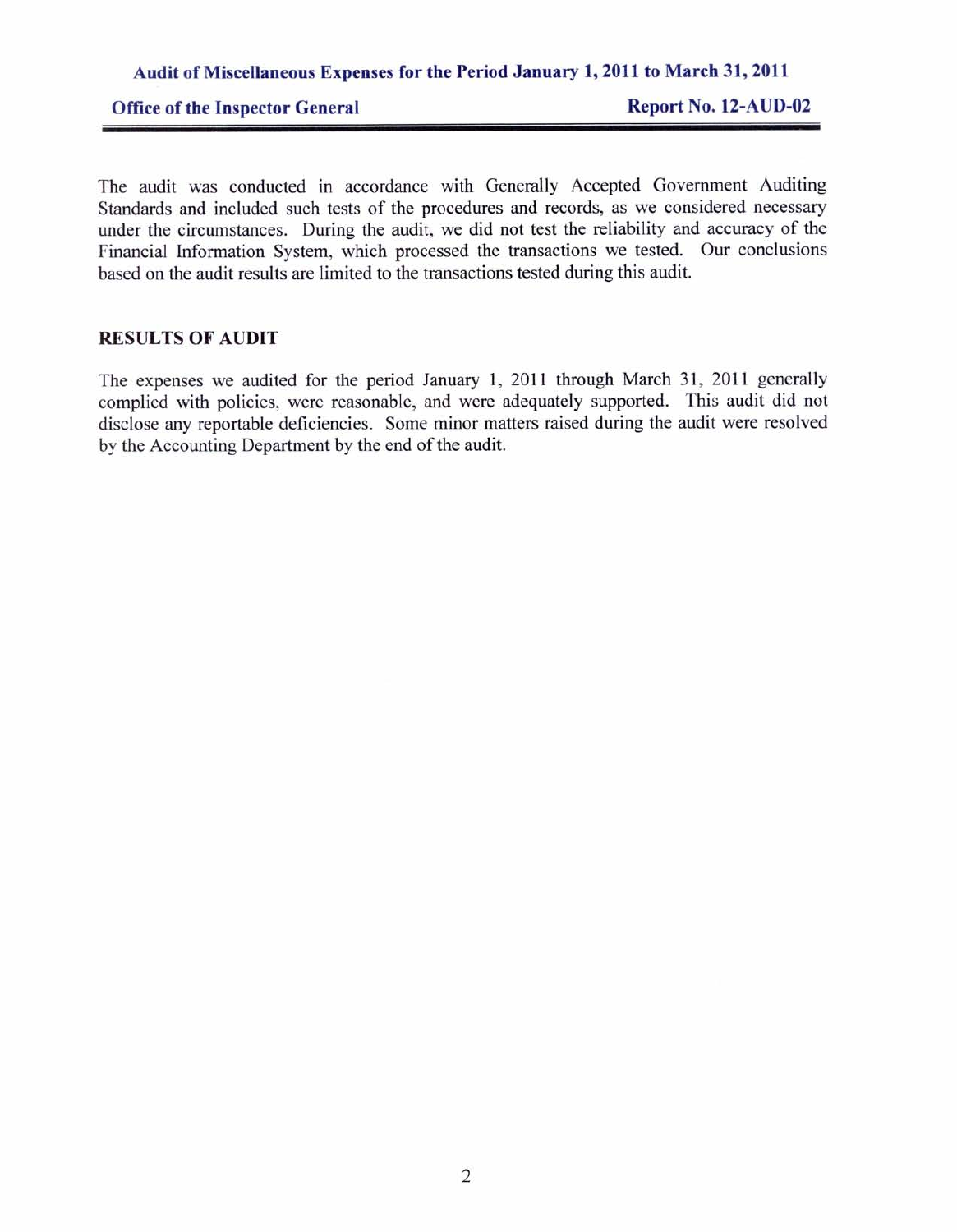|  | <b>Summary of Expenses Audited</b> |  |
|--|------------------------------------|--|
|--|------------------------------------|--|

|                |                              |                               | ٥                              |
|----------------|------------------------------|-------------------------------|--------------------------------|
| <b>Account</b> | <b>Account Description</b>   | <b>Total</b><br><b>Amount</b> | <b>Sample</b><br><b>Amount</b> |
| 50213          | <b>Training Program</b>      | \$<br>369,797                 | \$138,538                      |
| 50903          | <b>Business Meals</b>        | 18,337                        | 2,858                          |
| 50908          | <b>Employee Relocation</b>   | 15,000                        | $\overline{0}$                 |
| 50910          | Mileage / Parking            | 906                           | 222                            |
| 50914          | <b>Schedule Checkers</b>     | 12,234                        | 1,084                          |
| 50915          | Seminar and Conference Fee   | 44,585                        | 1,425                          |
| 50917          | <b>Business Travel</b>       | 100,866                       | 5,720                          |
| 50999          | Other Miscellaneous Expenses | 642,100                       | 433,428                        |
|                | <b>Totals</b>                | \$1,203,825                   | \$583,275                      |
|                |                              |                               | ٥                              |